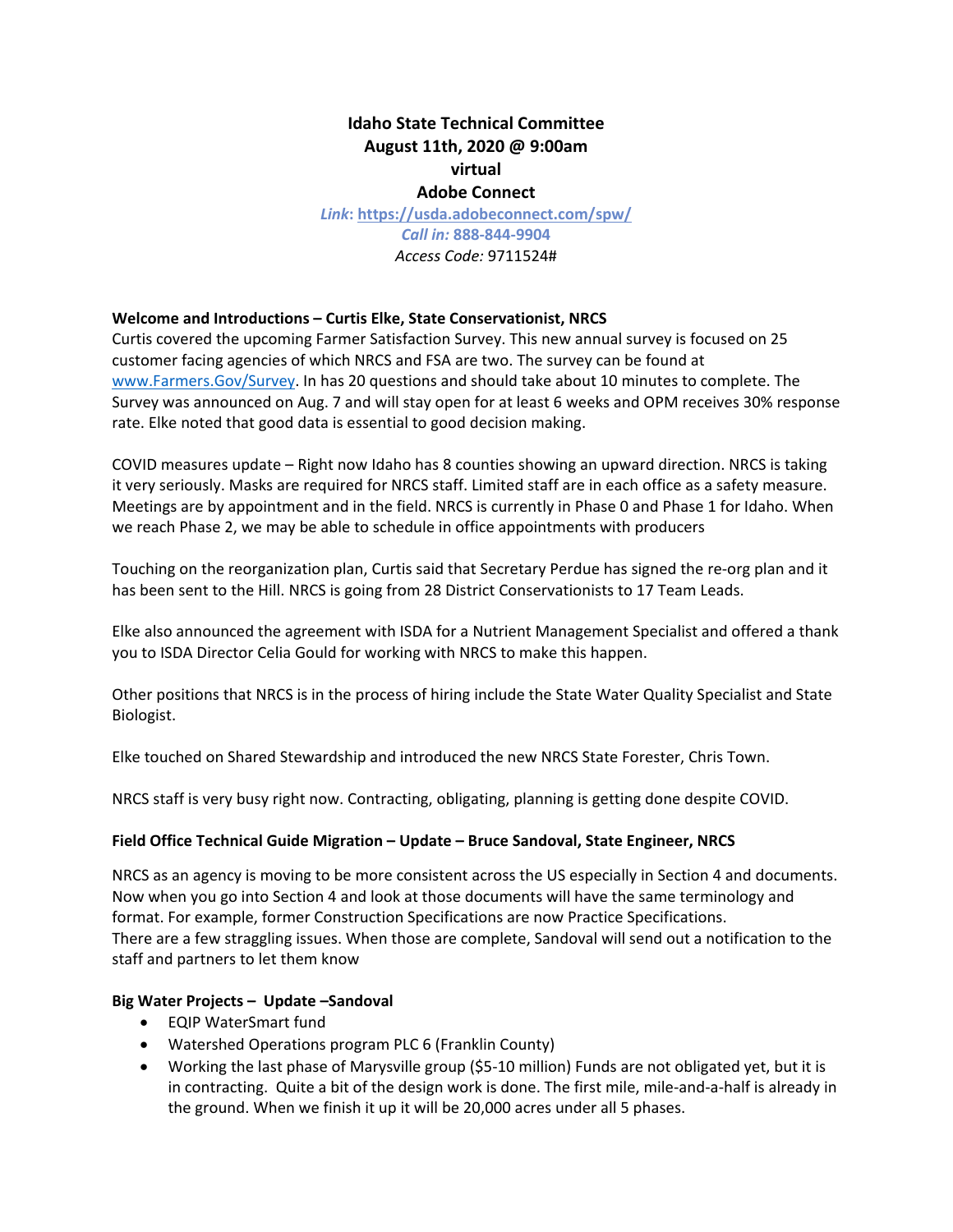- $\circ$  Keith Esplin noted he is working with landowners in that area on aquifer recharge and asked "Who do I need to talk to?"
	- Sandoval responded: "You can start with me, Dan Murdock, those guys up there, Curtis. If we should be looking at incorporating recharge into the design, let us know. Jake Owens is the DC up there."
- Raft River (\$25 million eventually)
- City of Cottonwood

## **Working Lands for Wildlife Strategy – Lara Fondow, Acting State Biologist, NRCS**

Sage Grouse Initiative (SGO) – The program has resulted in very successful, landscape scale efforts across NRCS. Thanks to SGI partner efforts, the US Fish and Wildlife made the decision *not* to list Greater Sage Grouse. Science is the backbone of NRCS efforts related to Working Lands for Wildlife. Easements to tie together those landscapes.

Fondow listed some of the key components of the upcoming 5-year strategy.

- To maintain threat-based approach
- To decide where we want to use particular practices
- To decide what programs to use
- To hold/host workshops
- To utilize tailored communications to get the word out.

Fondow noted that "We have spent \$1.5 Million annually" on SGI.

She will be reaching out to partners, so that their responses may be included int the necessary submission to NRCS National Headquarters by Sept. 1

### **Easement Application received in FY 20 – Update – Wade Brown, Easement Program Coordinator, NRCS**

The are 7 ACEP-ALE applications in Idaho for FY 2020

- One is an RCPP app in Driggs area this one is not part of the competitive ACEP-ALE pool
- Applications are coming from Idaho, Blaine, Custer and Franklin counties
- 9,600 acres of offered properties
- \$7.6M worth
- \$2.7 in initial funds 2 were funded
- Went back to national for additional funding \$2.5M helped cover all but one of the apps
- 8,300 acres of offered parcels

There is one WRE

- 80 acres
- Benewah County
- It will be funded

## **Easement Priority Areas for Idaho, do we need them – Discussion - Wade Brown, Easement Program Coordinator, NRCS**

(Map of priority areas was shared onscreen)

Removing priority areas would allow competition across the state

Brown has spent a lot of time in the field talking to landowners and said he is sensing a shift among landowners statewide about land use conversion.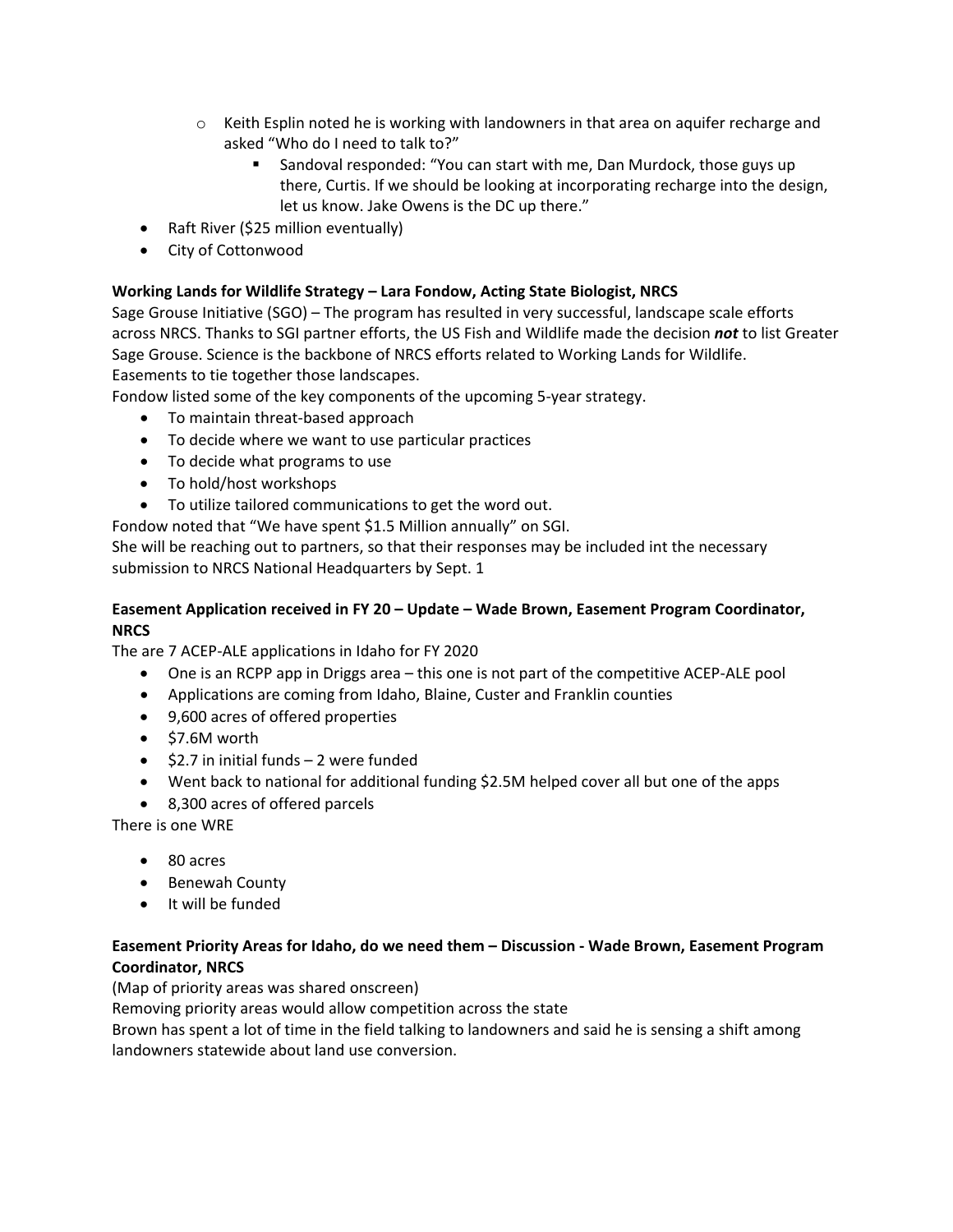ACEP applications must be through a land trust that is working with a private landowner. In the 2018 Farm Bill, Congress recognized that land trusts were having a hard time coming up with those funds. The landowner can now donate that 50%.

Current Priority Areas

- Blaine county priority area was the original priority area. It has been in place since roughly 2010- 11. This priority area came about due to Sage Grouse concerns. The Pioneer Alliance, a very diverse group of stakeholders lobbied in DC to get it created. This area has been extremely successful.
- That area was expanded east into Clark and Fremont counties, also for SGI. It was created under advice from the STAC.
- The priority area in Elmore County was third, also SGI related. It was developed and approved through the STAC process.
- The priority area in Custer County was also SGI related. It was developed and approved through the STAC process.
- The priority area in Bonner County is the only non-SGI area. However, it combines a number of high-value habitat/natural resources. It was developed and approved through the STAC process.
- The priority area in SE Idaho is mostly SGI but also contains the Bear River Corridor as well as other priority species. The Sagebrush Steppe group requested it. It was developed and approved through the STAC process.

Can we handle that through the ranking process? Priority areas + sage grouse funding = no one else can compete.

Questions:

- What types of easement requests are being submitted but being overlooked due to funding constraints?
	- o Answer:
		- **IDED 19 IDA** county. All landowner donations. 2 of 3 were funded. Expecting them to kick off more interest in that area. The Director of Payette Land Trust has had 5 people contact him in the last 3 months about easements. There is also interest in Grangeville.
		- 2 separate landowners Latah county
		- Canyon County big property that is going to be very high value. Landowner is willing to donate the Trust's portion (\$10 to 15M)
		- **2** additional landowners just outside priority areas who are willing to donate that 50%
		- **E** Jerome and Minidoka
		- A lot of interest in priority areas still
		- 12 to 15 people on a list who are looking at future easements
	- o We want the best of the best.
- Question: Ranking currently seems to be entirely wildlife driven. Do Idaho applications compete only with Idaho applications?
	- o *Brown* First 200 points are nationally determined. The other 200 points are state determined and can be changed.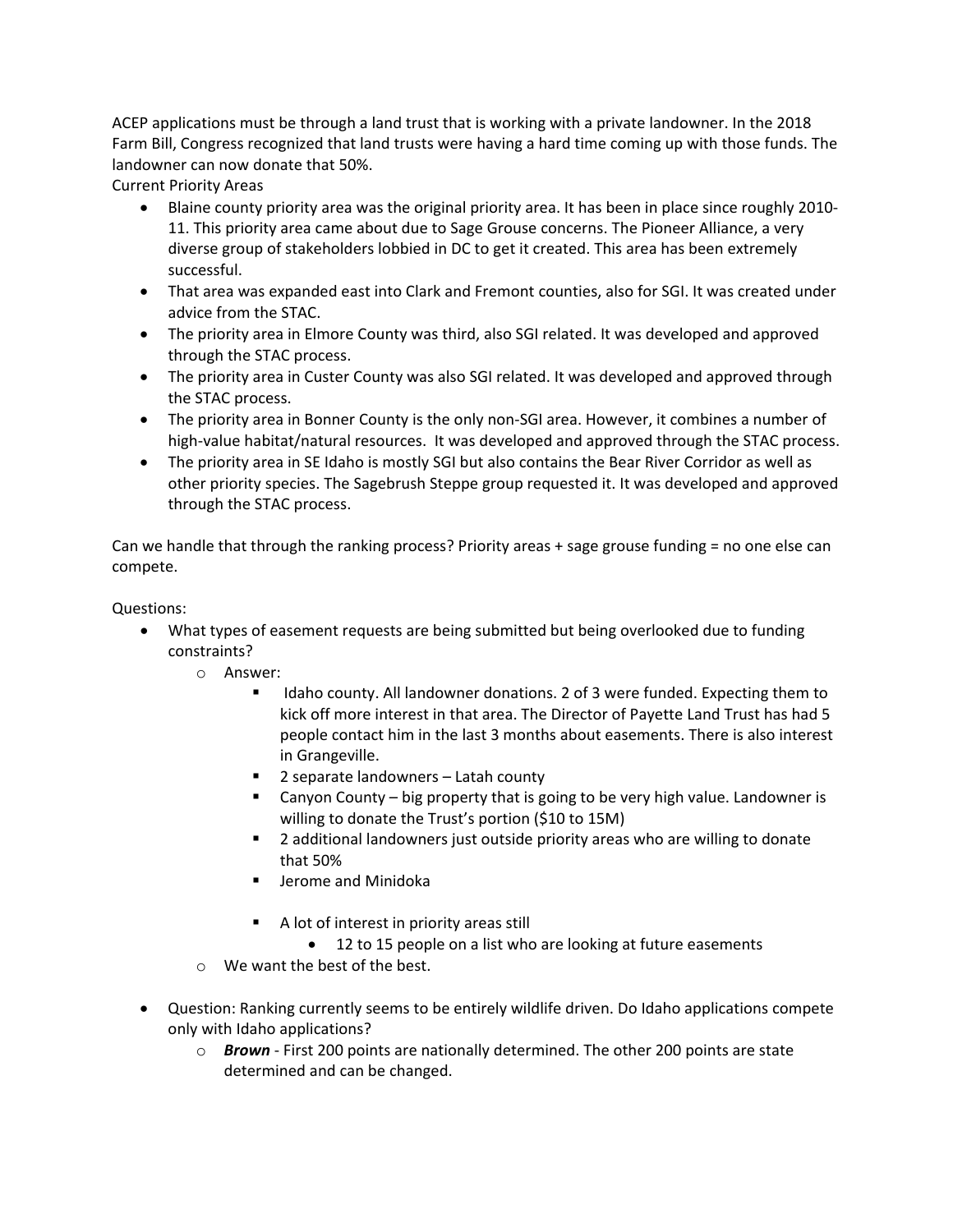- o *Palazzolo* One of the reasons we went to priority zones in the beginning was to create a concentration of acreage
- o *Brown* That can be handled within ranking as well. Focus on the resources that make an area a priority rather than the polygon.
- o *Kassib* We'll be sharing some of those ranking questions at the Dec. Meeting

### **Local Workgroup Report in FY 20 – Discussion**

Elke kicked off the discussion of the Locally-led Workgroup reinvigoration effort

- Hired Ray Ledgerwood to train staff and partners
- Then hired facilitators for LLG meetings
- Worked well and we plan to do the same again.

Fondow noted:

- The Facilitated component was good. Being the first one there was a bit of a learning curve
- It was important for them to know they have a voice
- Building relationships

Top results from the LLWG across the state were:

- Water quality/quantity
- Forestry
- Soil health

Are we focusing in the right direction? It is important to have a diversity of interests Recommendations from STAC members:

- Spread them out so partners can attend a little bit
- Some groups take big picture view, others are more self-interested
- Some semantic issues
- Mixed meeting, virtual could led to higher participation

### **Cheatgrass Challenge Update – Projects awarded – Lori Kassib, Programs, NRCS**

Kassib noted there were some really good proposals

- 10 total, 8 selected
	- o Some tweaks to get them obligated
		- The selected proposals were prepared to hit the ground running and well posed for success
		- We hope that those who were not selected will come back next year with additional information and demonstrate readiness to participate.
	- o Overlay of the project areas on state map
	- o Crooked Creek/Birch Creek is the poster child for how this can work
	- $\circ$  Herbicide treatments, fire breaks, seeding/plantings, prescribed grazing were the typical practices in the proposals.
	- o Monitoring this will help us tell the story of our successes
- Special initiative partners came together to leverage resources this year
- \$400,000 EQIP funds along with NFWF funds. Total of \$1.6M over the next 3 years

### **High Tunnel Applications– Discussion – Ron Brooks, EQIP Program Manager**

Brooks presented a history of the practice nationally and in Idaho

• Idaho obligates roughly \$500,000/year for high tunnels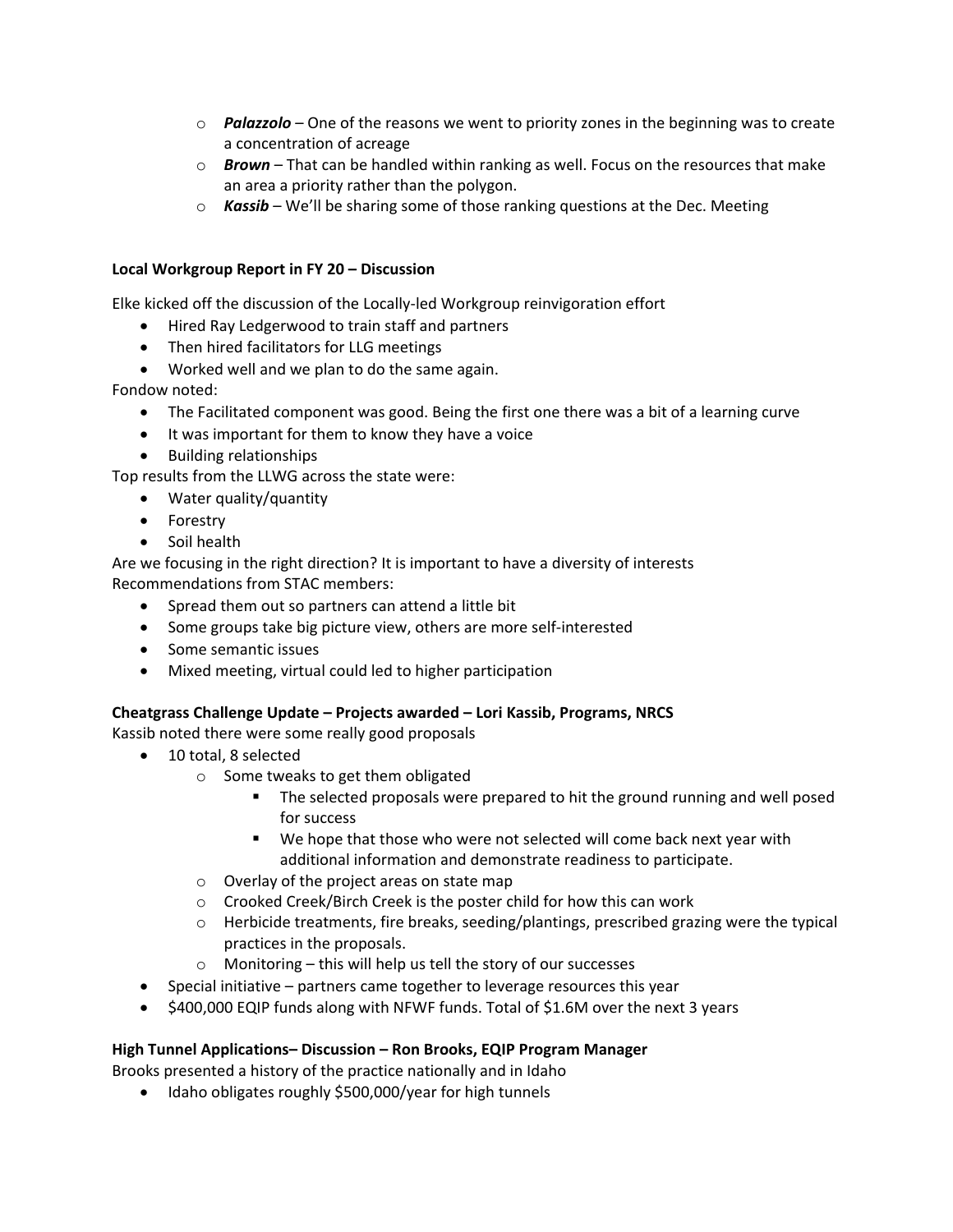- o There may be a need to adjust the cap
- $\circ$  Popularity has grown and so has availability more reasonable prices from more vendors.
- o Options include:
	- Reduce cap to in the vicinity to \$4000/high tunnel
	- **Reduce overall allocation to high tunnels**
- $\circ$  2020 75 to 80 applications statewide that will be funded out of a total of 165 apps
- What are the resource concerns being addressed?
	- o Plant health/vigor and productivity even on a tiny scale.
	- o Soil health, erosion control
- Who are the primary customers for high tunnels?
	- $\circ$  It has encompassed a wider and wider variety as the definition of cropland has evolved
- NRCS Idaho staff member Cheryl Simmons is helping on the Urban Ag side but also with the tribes
	- $\circ$  The point was raised that at the Northwest Indian Ag Committee meeting, tribal representatives mentioned being very interested in high tunnels, but meeting roadblocks around land control issues and in a few other instances.
		- **NRCS staff will look into how we can help with roadblocks where we can.**
- Is there any way to reexamining the ranking questions, so people aren't taking advantage of taxpayer funds?
	- o We continue to refine the process
	- o Screening may be an available route rather than ranking
- Ranking/screening questions will hopefully be presented at December meeting

## **Drinking Water Priority Areas and Source Water Priority Areas – Marshall Thompson, SUEZ Vice President and General Manager**

- o Source water map drinking or food processing water
	- o Zone of delineation
	- o Significant sources of potential contamination
	- o Likelihood of contamination occurring
	- o Work with communities and Rural Water to develop protection plans
	- o Nitrate management
- o Increase awareness of groundwater quality issues across the state
- o Increased collaboration
- o Encourage conservation practices to help improve drinking water source
- $\circ$  Positive outlook for increased collaboration with various stakeholders
- o Suez overview
	- o Has a plan to meet DEQ and EPA requirement
	- o Emerging contaminants (not yet managed or not in Idaho)
		- **POFA (Teflon production/firefighting foam)**
	- o Suez serves about 250,000 residents in TV with approx. 100,000 connections
	- o There are also fair number of irrigation hook-ups
	- o Dual hook-ups onto property can sometimes lead to cross contamination
	- o 22% of Suez's water comes from surface water, rest is groundwater
		- 3 treatment plants remove iron and manganese
			- 2 treatment plants PERC removal

### **Sub-committees: what are they and who is on them, discussion**